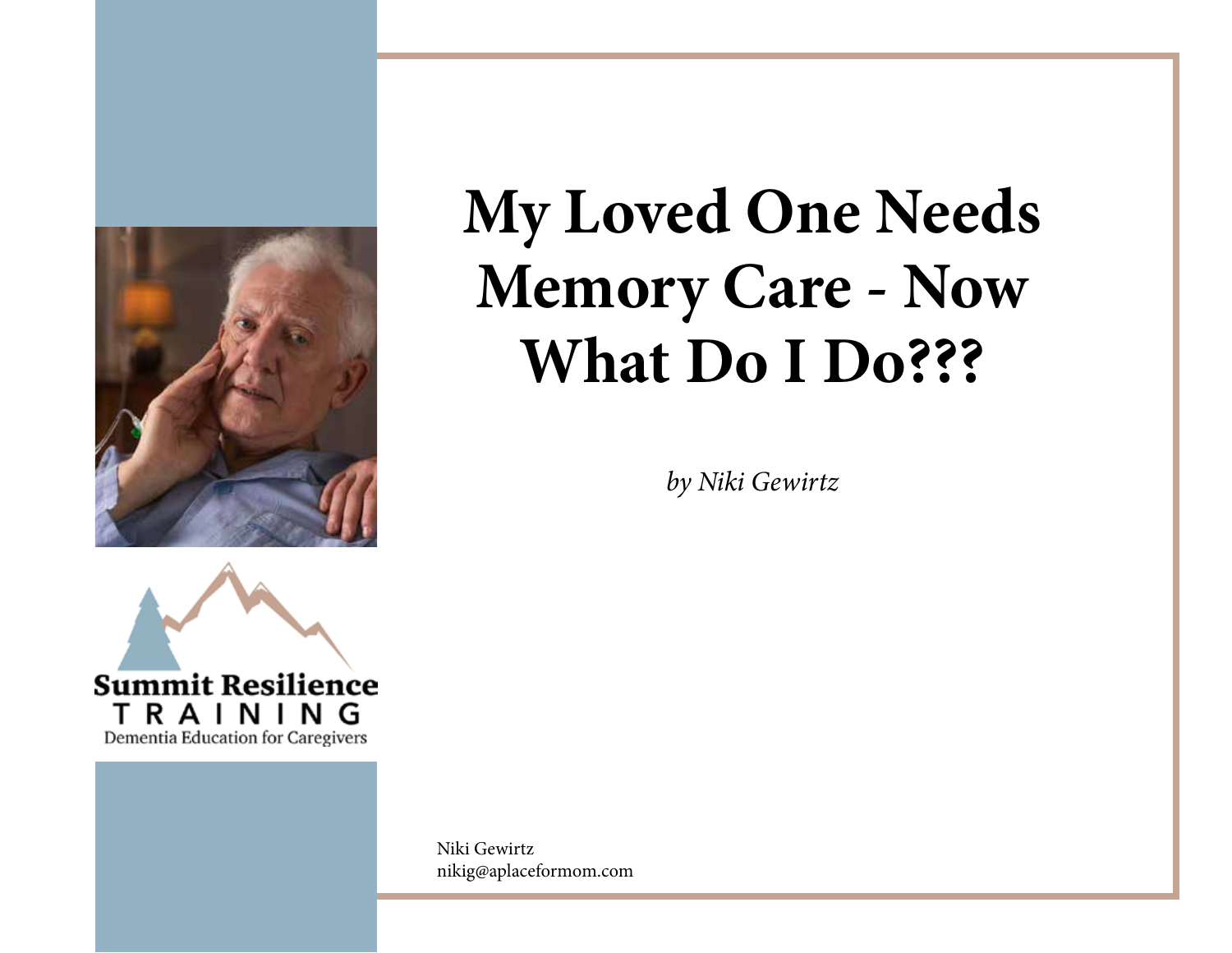



#### *by* Niki Gewirtz

As a 22 year veteran in senior healthcare, I have seen the gamut of assisted living and memory care communities - the large, small, high-end and modest. The good, bad and the ugly. When I started working with seniors in memory care, it was the mid 90's and everything was about reality-orientation. We needed to make sure our residents with dementia knew what day it was, the weather, the season, and all the headlines in the news. Nevermind that some of these people didn't even know their own families and were non-verbal! Fast forward 20+ years, and we have learned a lot about how to better take care of our folks, using validation methods that meet our residents where they are in the disease process.

As a family member or legal representative looking for a memory care community, you are surrounded by so many options - assisted living, assisted living with memory care, standalone memory care, small group homes, and skilled nursing facilities, just to name a few. Amenities, staffing, and care services also vary from place to place. So how do you know what to look for to ensure the best care for your loved one?

If you are starting your search by using a placement agency (a company that helps you find a community, at no cost to you), make sure you do your homework first. That will save you and placement rep a lot of time. Obviously if you are in a crisis-mode, you may not have all the information you need at that time, but as much as you can prepare, the better. You will want to know what financial resources your loved one has to use toward the cost of care, any formal dementia diagnosis, care needs, behaviors related to the dementia (very important that the communities know if there are any aggressive or combative behaviors), medications, and who the key decision makers are if there are more than one. Don't shy away from talking about things like incontinence, resistance to care needs like showering or incontinence care - the more the community knows up front, the better they can assess whether or not they can care for your loved one. Sometimes you just won't know the answers to these questions, and that is ok, but try to be as forthcoming as you possibly can during that initial discovery process.

P a g e |1 Niki Gewirtz nikig@aplaceformom.com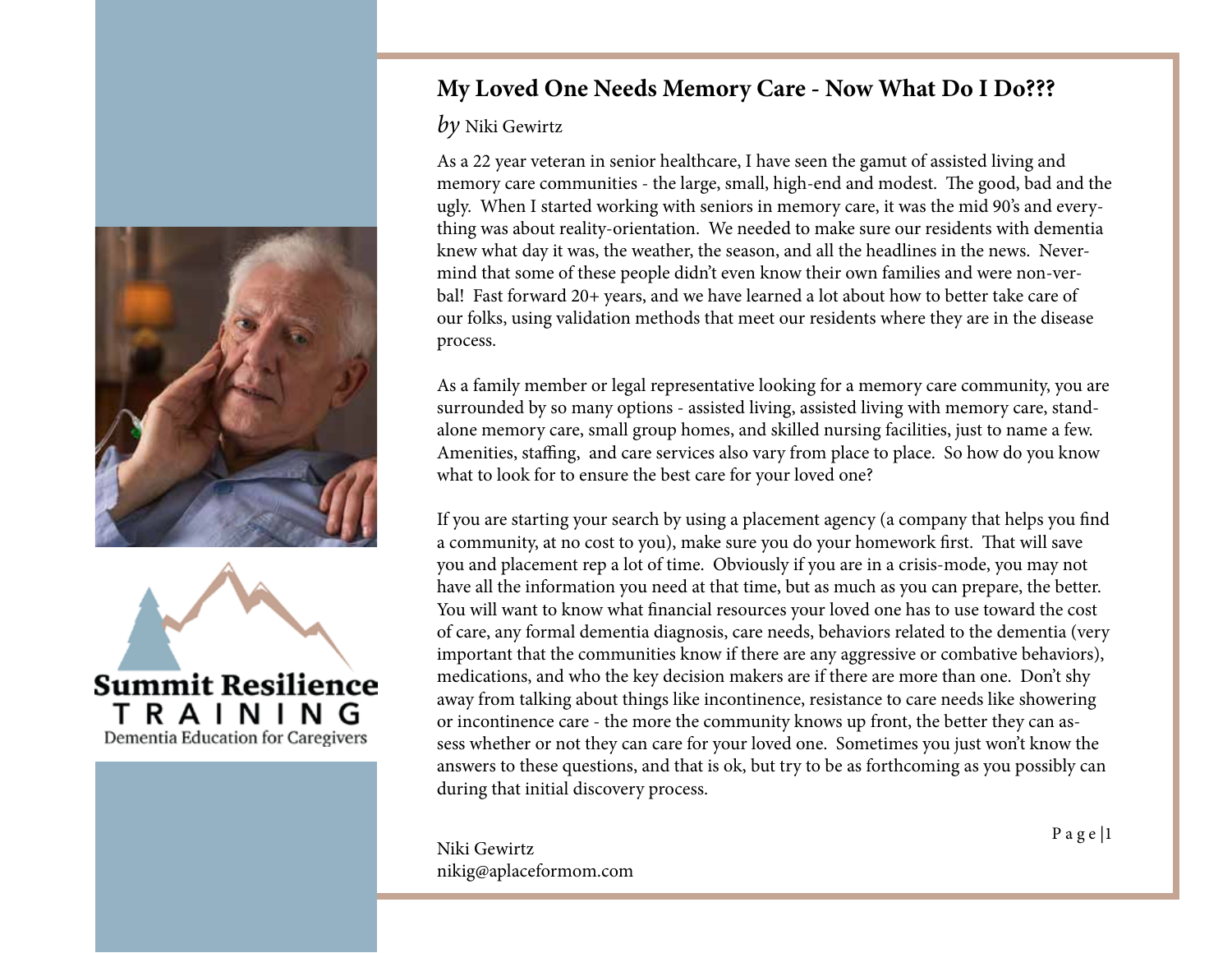



#### *by* Niki Gewirtz

When you finally narrow down your search to the communities you want to visit, if you have never seen a memory care community, prepare yourself to see things you may have never experienced before, especially if your loved one is still fairly high-functioning. You may see residents who are more declined than your loved one, so make sure to ask the community representative to show you other residents who might be similar in functioning to your loved one. Many of these communities allow their residents to age in place meaning that they can come in at higher levels of physical and mental functioning, and go through the progression of decline while staying in the same community. That is important to many families who don't want to have to move their loved one again, so keep that in mind when you see these residents who are more advanced in their dementia care needs - that will be your loved one some day, and isn't it nice to know they can still get great care by the staff who has gotten to know and love them!

So, you are in the community touring - what should you be looking for? How does the layout of the community help support people with dementia? Does it allow for ample walking opportunity and good flow to the environment? Purposely-built memory care communities will have this in mind, as many people with dementia want to move and walk, and will get frustrated if they are just going back and forth down a single corridor. How does it smell? When you walk in, are you hit by a wall of urine-smell, or is it fresh? People in memory care communities frequently have incontinent accidents, but how is the community taking care of it? How do the residents look? Are they engaged and look clean? There should be interaction between the residents and staff members. You may see residents sitting by the nursing station (a popular place to people-watch!) or even taking a little snooze. That is ok! They feel comfortable in their environment, and the whole building is their home - not just the room where their bed is. Is there a good outside area accessible to the residents to come and go independently? It is so important to get fresh air and have the ability to go outside in a safe environment. Is the staff friendly and engaging with you when you are there touring? These are the people who will be taking care of your loved one (not the pretty carpet and curtains!), so see how they are interacting with

P a g e |2 Niki Gewirtz nikig@aplaceformom.com